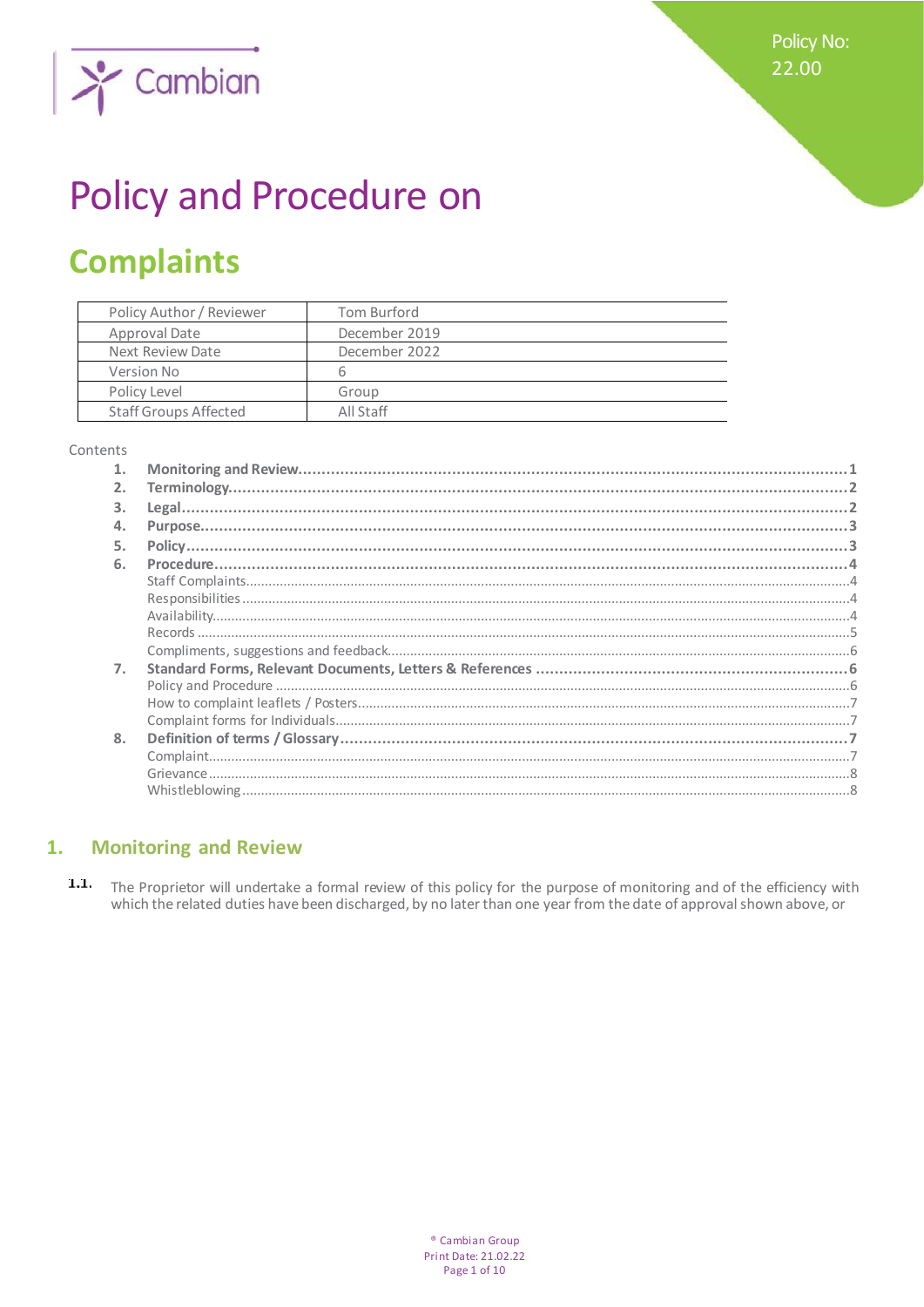

earlier if significant changes to the systems and arrangements take place, or if legislation, regulatory requirements or best practice guidelines so require.

Signed:

the hors

John Ivers **Proprietor, Cambian Group** December 2019

## **2. Terminology**

2.1. Our aim is to use consistent terminology throughout this policy and all supporting documentation as follows:

| 'Establishment' or 'Location | this is a generic term which means the Children's<br>Home/school/college.                                                                                                                 |
|------------------------------|-------------------------------------------------------------------------------------------------------------------------------------------------------------------------------------------|
| <b>Individual</b>            | means any child or young person under the age of 18 or young<br>adult between the ages of 18 and 25.                                                                                      |
| <b>Service Head</b>          | This is the senior person with overall responsibility for the                                                                                                                             |
| <b>Key Worker</b>            | Members of staff that have special responsibility for Individuals<br>residing at or attending the Establishment.                                                                          |
| Parent                       | means parent or person with Parental Responsibility                                                                                                                                       |
| <b>Regulatory Authority</b>  | Regulatory Authority is the generic term used in this policy to<br>describe the independent regulatory body responsible for<br>inspecting and regulating services. E.g Ofsted, CQC, CSSIW |
| <b>Social Worker</b>         | This means the worker allocated to the child/family. If there is<br>no allocated worker, the Duty Social Worker or Team Manager is<br>responsible.                                        |
| <b>Placing Authority</b>     | Placing Authority means the local authority/agency<br>responsible for placing the child or commissioning the service                                                                      |
| <b>Staff</b>                 | Means full or part-time employees of Cambian, agency<br>workers, bank workers, contract workers and volunteers and<br>students on placement.                                              |
| <b>CambianKPI</b>            | Means the Cambian online in-house information system which<br>holds data for each site on quality measures.                                                                               |

## **3. Legal**

- Quality Standards for Children's Homes and NMS for Residential Special Schools, available at: [www.gov.co.uk](http://www.gov.co.uk/) and  $3.1.$ Fundamental Standards 2015
- **3.2.** Children's Homes (England) Regulations 2015
- $3.3.$ Health and Social Care Act 2008 (Regulated Activities) Regulations 2014 (part 3) as amended) Regulation 16.

| Version:          |          |  |
|-------------------|----------|--|
| Next Review Date: | Dec 2022 |  |
| Print Date:       | 21.02.22 |  |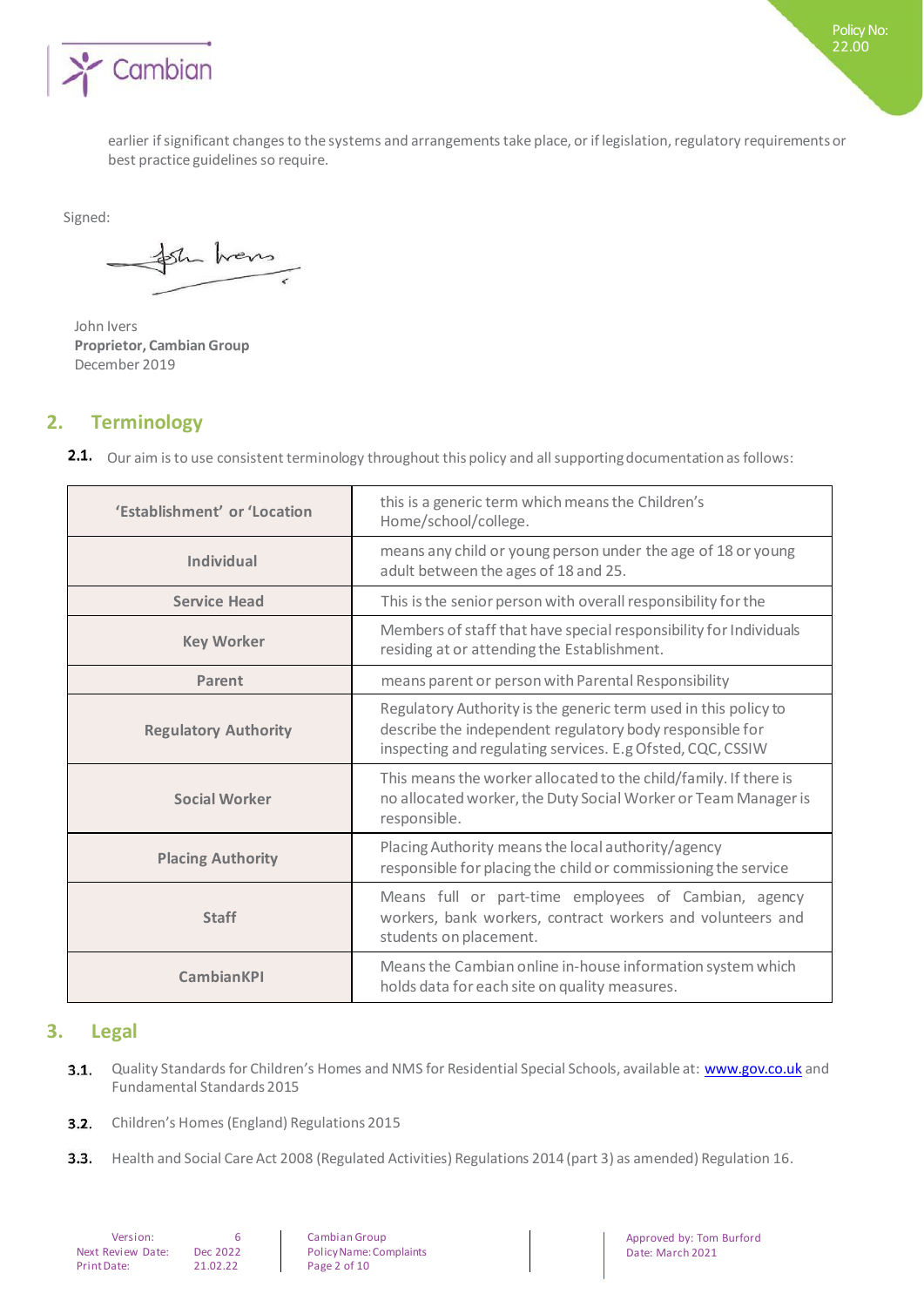

- National Minimum Standards for Independent Health Care Services in Wales  $3.4.$
- Mental Health Act 1983 Code of Practice  $3.5.$
- $3.6.$ The Education (Independent School Standards Compliance Record) (England) (Amendment) Regulations,
- $3.7.$ Care Home (Wales) Regulations (2002) (Amendments 2003 and 2011)
- $3.8.$ HIW National Minimum Standards for Independent HealthCare Services in Wales, CSSIW, Quality Standards and
- Mental Health Act Code of Practice  $3.9.$

#### **2. Purpose**

- To provide all staff with clear policy, procedures and guidelines for managing compliments, suggestions, comments  $4.1.$ and complaints.
- $4.2.$ To deal promptly, effectively and fairly with complaints by individuals if they have capacity themselves and other interested persons on their behalf such as parents/guardians and members of the public.
- To promote an open culture and rational attitude amongst individuals and staff towards complaints.  $4.3.$
- To improve the Group's service to individuals, placing authorities and parents/guardians.  $4.4.$
- 4.5. To clarify the differences between concerns, negative comments, criticisms etc made about the service we provide, which are resolved informally within the location, and formal complaints, which may addressed by those outside the location.

#### **3. Policy**

- $5.1.$ Cambian takes all complaints and comments seriously. It aims to promote an open culture and will be responsive where such issues are raised in a transparent and robust manner in order to ensure that dissatisfaction is minimised and any comments and suggestions are considered and acted upon using a learning framework.
- $5.2.$ No member of staff who has been implicated in a complaint may take part in any element of the investigation or decision making process associated with any final actions or outcomes.
- $5.3.$ Cambian will use all complaints and suggestions as an opportunity to learn and inform service improvement where appropriate and to strengthen the relationship with the individual, those acting on their behalf and the public.
- For the purpose of this policy, a complaint is a written or oral/verbal expression of dissatisfaction or disquiet in  $5.4.$ relation to the location's exercise of its functions in relation to its current individuals.
- $5.5.$ The Head of Service is responsible for ensuring that each individual and those acting on their behalf, if appropriate, is provided with information about the complaints procedure in a format and style appropriate to their needs and their ability to understand. Individuals will be provided with information about how they can make a complaint and such guidance will be available on site at all times. Where appropriate guidance (e.g. a poster) on how to make a complaint will be displayed on site.
- 5.6. Cambian fully supports individual's right to refer any complaint, at any stage to an external body. In addition all sites have an independent visitor who visits and some operate a link advocate – both of whom can support individuals who

Cambian Group Policy Name: Complaints Page 3 of 10

Approved by: Tom Burford Date: March 2021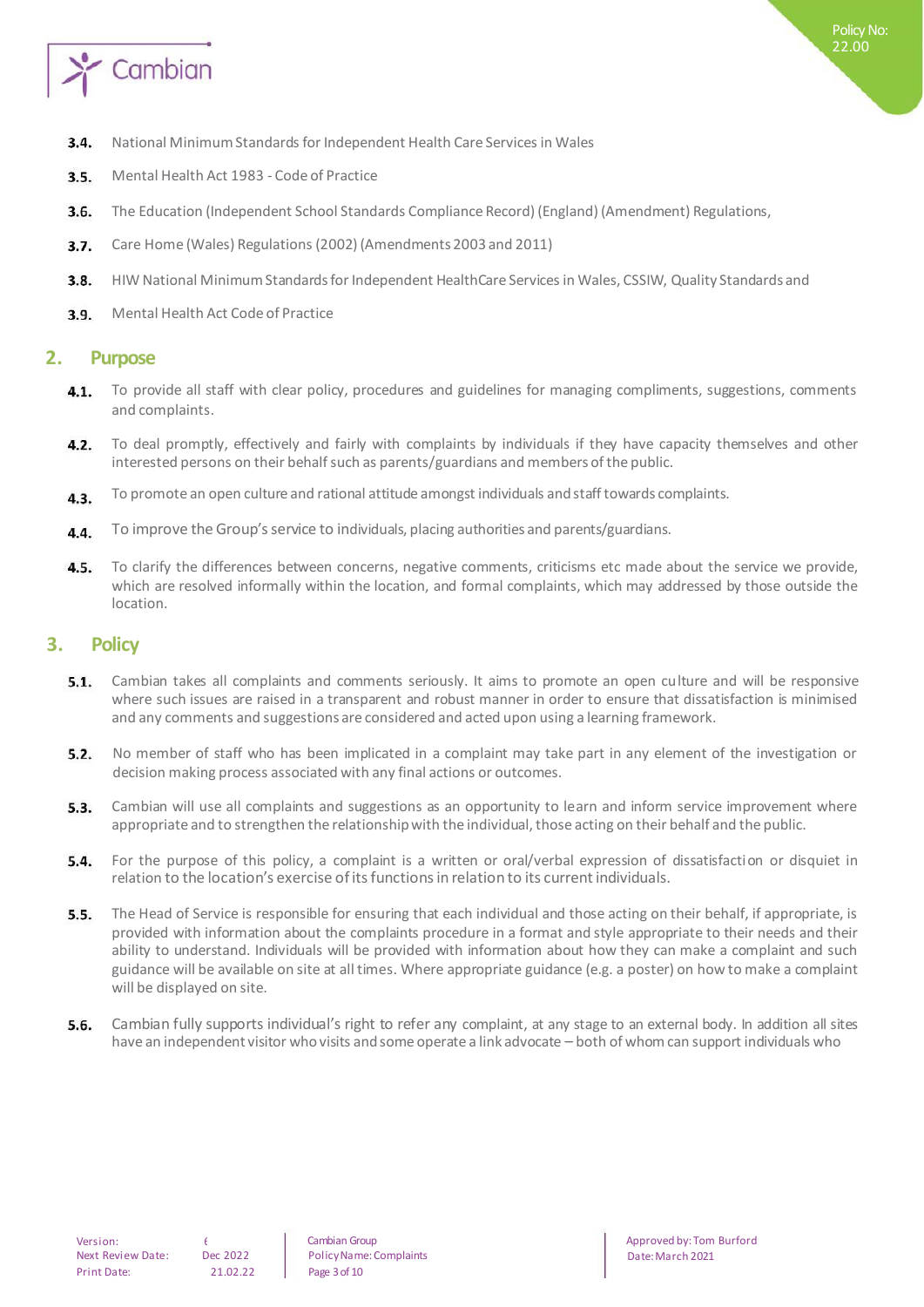

wish to make complaints. Contact details for both the independent visitor and advocate are made available to all service users.

### **6. Procedure**

- The Complaints Procedure shall be operated independently of all other Group procedures, such as the Disciplinary  $6.1.$ and Grievance Procedures, Harassment Policy, Child Protection/Adult Safeguarding Policy.
- $6.2.$ Each location will tailor the generic Cambian Complaints Procedure to detail the local procedures and contact details of those with responsibility. For the purpose of this policy the term Complaints Procedure relates to the location's personalised Complaints Procedure.
- $6.3.$ The Complaints Procedure will be reviewed annually by the group in line with the Policy and the Head of Service will be responsible for continuous monitoring, refinement and audit.
- All locations shall operate a Complaints Procedure, which can be invoked, on behalf of an individual, by an individual 6.4. him/herself, placing authorities, parents/guardians, staff and other interested persons. All of whom may also inform an external body about their complaint if they so wish.

#### **Staff Complaints**

6.5. Staff who wish to make a complaint are to follow the Grievance Policy (which encourages informal resolution ahead of the formal grievance process) or the Whistleblowing Policy.

#### **Responsibilities**

- 6.6. The Head of Service is responsible for the thorough investigation of all complaints and should take responsibility for ensuring that investigations undertaken by others are in line with this policy, procedure and associated documentation in order to ensure best practice standards are maintained.
- $6.7.$ The Head of Service is required to make available on request to their regulatory body a summary of all complaints arising over the previous 12 months.
- 6.8. All locations will have a named **Complaints Co-ordinator** to manage the day to day receipt, recording and tracking of complaint management.
- 6.9. The Complaints Co-ordinator will normally be the Head of Service is small homes. For larger sites where the Complaints Co-ordinator is not the Head of Service they will liaise closely with the Head of Service to ensure all elements of any internal stage investigation are dealt with following procedure and within the published timescales.
- 6.10. For any complaint that is not resolved internally and requires external investigation, the Head of Service will act as the location contact for Operations Directors/other Cambian staff or external appeal panel members.
- **Managers** have day-to-day operational responsibility for this policy, and must ensure that all staff receive regular and appropriate guidance on its use.

#### **Availability**

- **6.12.** The Complaints Procedure shall be made available to all parents/guardians/carers, placing authorities, funding authorities, individuals, all members of staff and any other relevant persons.
- **6.13.** A copy of the Complaints Procedure shall be available at all times and displayed on the location's website where this is applicable.
- 6.14. A copy of the Complaints Procedure shall be available on request at all times for visitors to Cambian locations.
- 6.15. All Staff shall receive information on the complaints procedure as part of their induction with Cambian.

Cambian Group Policy Name: Complaints Page 4 of 10

Approved by: Tom Burford Date: March 2021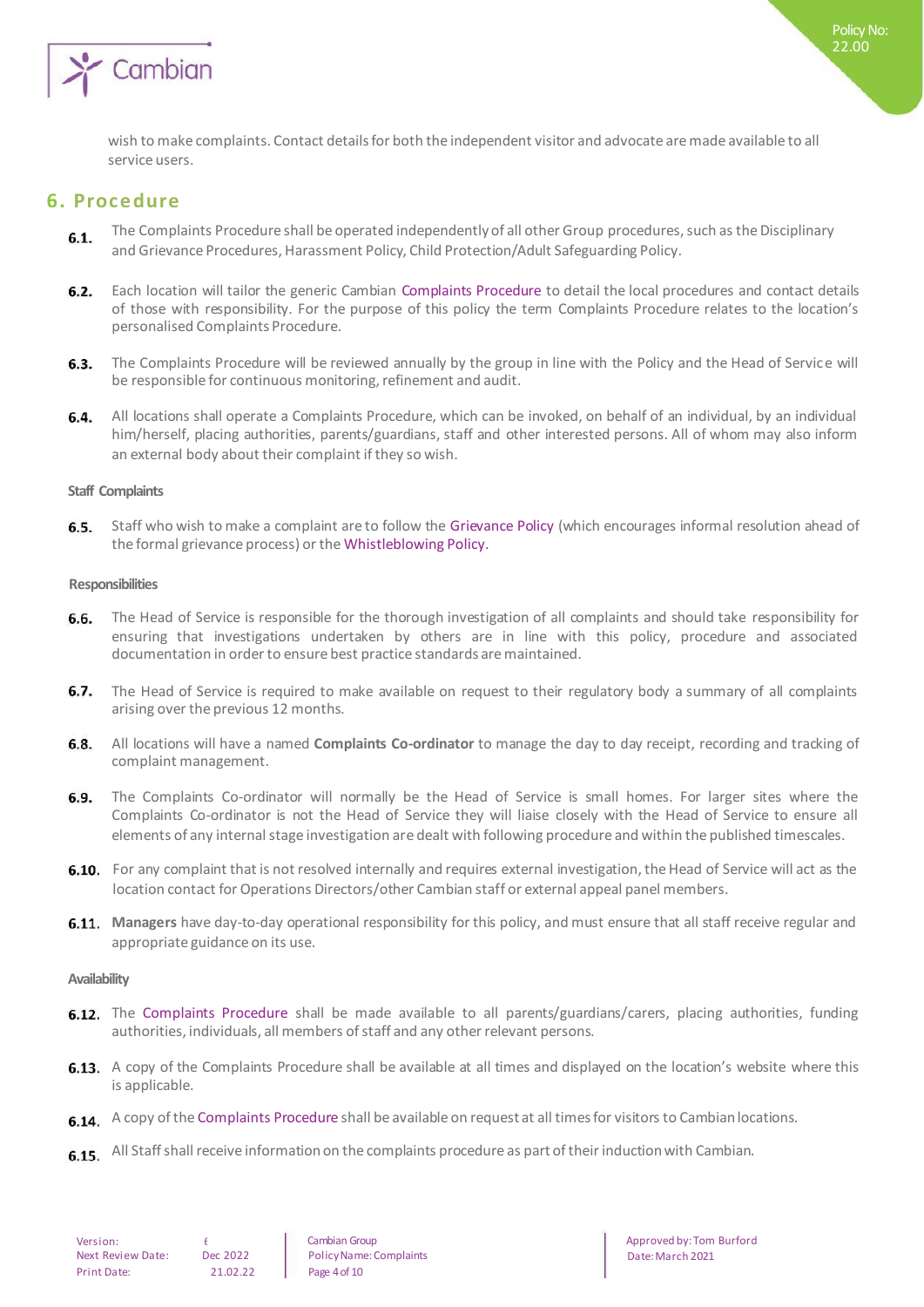

- 6.16. Information on how to complain will be included in Children's Guides or Location Guides.
- 6.17. Individuals will also have access to printed complaint forms (22.09 a-g) and stamped pre-addressed envelopes to send to the relevant Operational leads if they choose not to speak with someone in their home or education setting. Heads of service will ensure that the forms and appropriately addressed envelopes are always readily available and that all individuals know where to access these. Depending on the service type, the addressed envelopes will be sent to either:
	- **•** Education Services
	- Residential Services (West)
	- Residential Services (East)

At the following address

Cambian Group Metropolitan House 3 Darkes Lane Potters Bar Hertfordshire EN5 1JQ

#### **Records**

6.18. A confidential record of all complaints received is to be documented on the relevant Record of Complaints Tracking Form: 22.03a for all individuals and 22.03b for all parents/guardians/public/authorities which shall be kept in the location's confidential **Complaints File**, which all locations must maintain. After completion the Complaints Tracking

Cambian Group Policy Name: Complaints Page 5 of 10

Approved by: Tom Burford Date: March 2021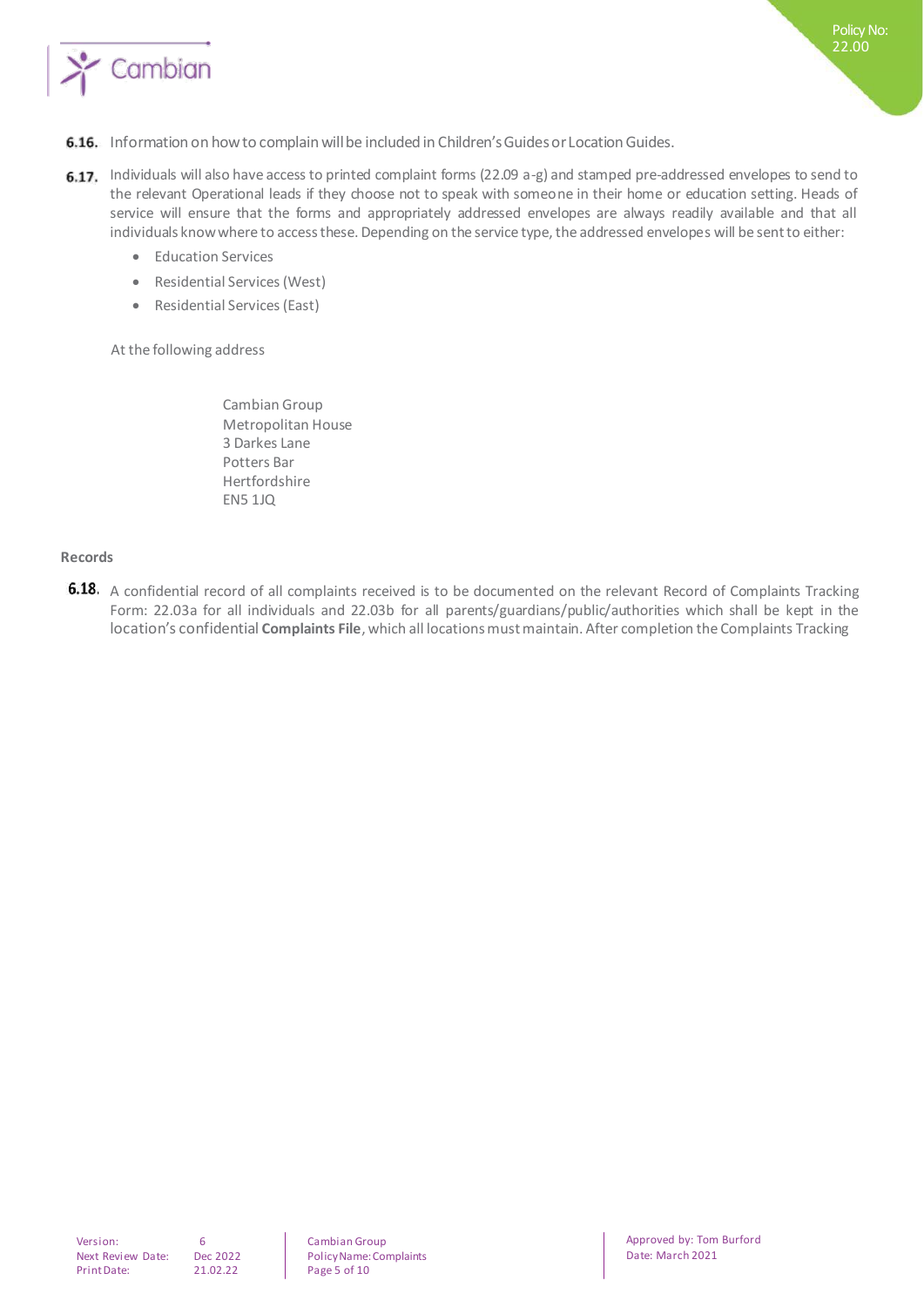

Form 22.03a and 22.03b (if used) shall be kept in the confidential Complaints File along with any statements, letters, etc associated with the complaint.

- 6.19. Complaints which are investigated by outside agencies or regulatory authorities shall also be recorded and full details placed in the Complaints File.
- All complaints received within a week should be recorded on **CambianKPI** for in the preceding week.
- 6.21. A Complaints log shall be maintained which will record brief details of each complaint, cross referenced to the Complaints File.
- 6.22. For each complaint the following brief details shall be recorded under the following headings:
	- Complaint number (i.e. 001SS or 010KPR etc).
	- Date complaint received
	- Name of person receiving it.
	- Name of person making complaint and relationship to individual.
	- Name of individual concerned.
	- Nature of complaint.
	- Action taken.
	- Outcome of action taken.
	- Whether complaint upheld, partially upheld or not upheld.
	- The number of the final Complaint Letter sent (1 to 9) and date sent.
- **6.23.** Where the Head of Service identifies it as appropriate, a copy of the complaint and response may be kept in the individual's record to understand and trace decisions concerning the path of care. Issues of confidentiality concerning the complaint are to be taken into consideration regarding this. (Refer to Data Protection Policy for guidance).

#### **Compliments, suggestions and feedback**

6.24. Any compliments, suggestions or feedback received by staff should be recorded separately on a Compliments Log to be held by the Head of Service and be managed under the Consultation, Communication and Feedback Policy and Procedures.

## **7. Standard Forms, Relevant Documents, Letters & References**

#### **Policy and Procedure**

- $7.1.$ 22.00 Policy - Complaints
- $7.2.$ 22.01 Procedure - Complaints
- $7.3.$ 22.01a Procedure - Complaints regarding the MHA
- $7.4.$ 22.02 -Complaints Flowchart
- $7.5.$ 22.03 -Complaint Form – written record of complaint
- $7.6.$ 22.04a – Complaint Tracking Form Individuals
- $7.7.$ 22.04b – Complaint Tracking Form Others
- $7.8.$ 22.05 - Complaint log template
- $7.9.$ 22.06 - Complaints Letter Templates 1-9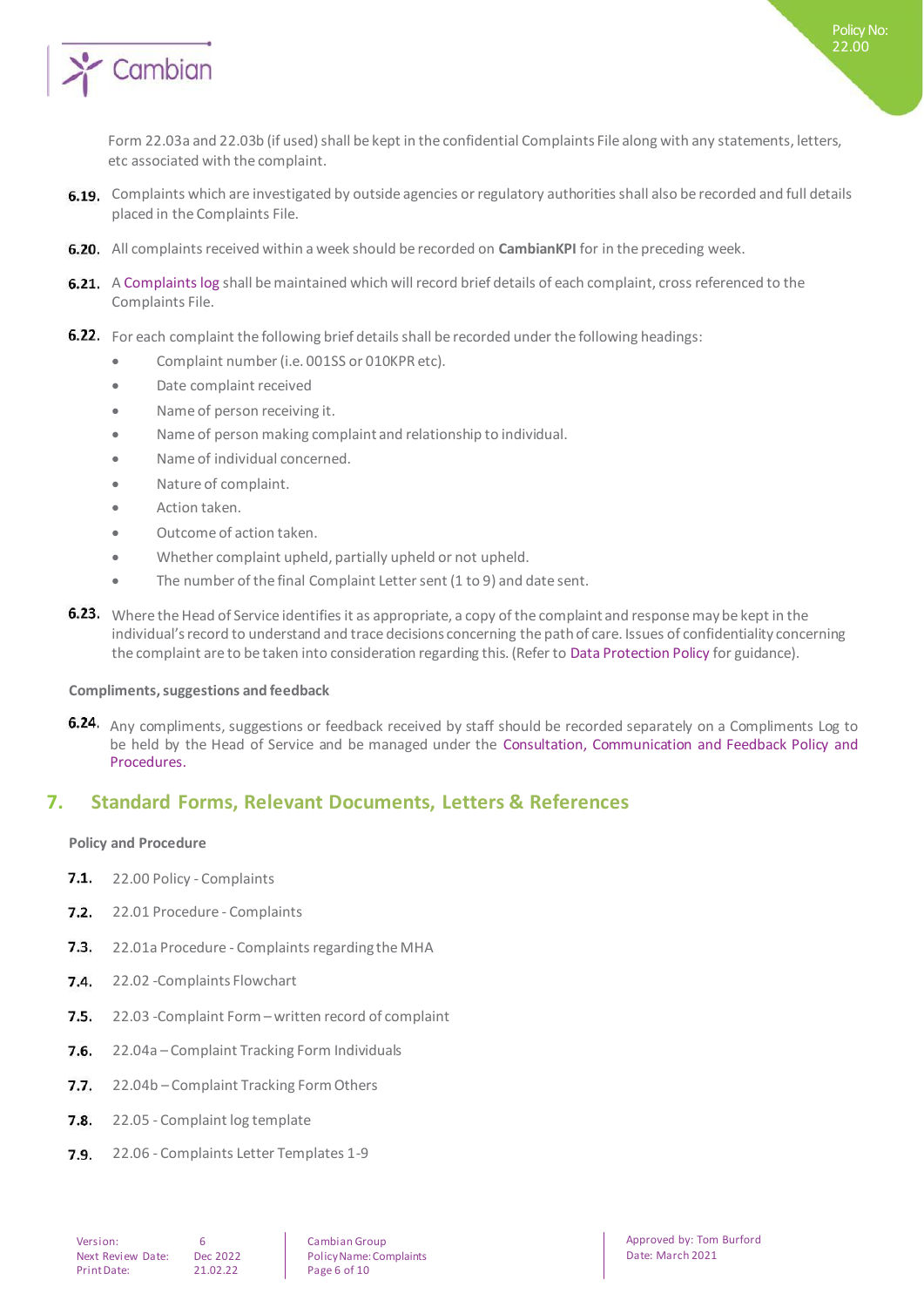

#### **How to complaint leaflets / Posters**

- 7.10. 22.07 How to Complain Pictorial Booklet
- 7.11. 22.07a Complaint Leaflet PECS Home
- 7.12. 22.07b Complaints Leaflet PECS School
- 7.13. 22.08a Complaint Information Poster for Individuals CHILDRENS HOMES
- 7.14. 22.08b Complaint Information Poster for Individuals EDUCATION
- 7.15. 22.08c Complaints Information for Parents, visitors and public
- 7.16. 22.08d Complaints Information Poster for Staff

#### **Complaint forms for Individuals**

- 22.09a Complaint Form for Individuals 7-13 OFSTED
- 22.09b Complaint Form for Individuals 13+ OFSTED
- 7.19. 22.09c Complaint Form for Individuals CQC HOME
- 7.20. 22.09d Complaint Form for Individuals CSSIW
- 7.21. 22.09e Complaint Form for Individual 16+ CSSIW
- 7.22. 22.09f Complaint Form Deaf Services
- 7.23. 22.09g Complaint Form CQC Care Homes 16+

#### **Other Cambian Policy**

- 7.24. GHR 29 Grievance Policy
- 7.25. GHR 30 Whistleblowing Policy
- 7.26. GIG 02 Data Protection Policy
- 7.27. Consultation, Communication and Feedback Policy (including Compliments)
- 7.28. 25 Child Protection and Young Adult Safeguarding
- **Guidance** For further information about complaints and advocacy for children living in children's homes see Get it sorted [\(2004\) Guidance on providing effective advocacy services for children and young people making a complaint under the](https://www.gov.uk/government/publications/advocacy-services-for-children-and-young-people)  [Children](https://www.gov.uk/government/publications/advocacy-services-for-children-and-young-people) [Act 1989](https://www.gov.uk/government/publications/advocacy-services-for-children-and-young-people)

## **8. Definition of terms / Glossary**

#### **Complaint**

8.1. For the purpose of this policy, a complaint is a written or oral/verbal expression of dissatisfaction or disquiet in relation to the location's exercise of its functions in relation to its current individuals.

| Version:          | 6  |
|-------------------|----|
| Next Review Date: | De |
| Print Date:       | 21 |

e: Dec 2022  $21.02.22$ 

Cambian Group Policy Name: Complaints Page 7 of 10

Approved by: Tom Burford Date: March 2021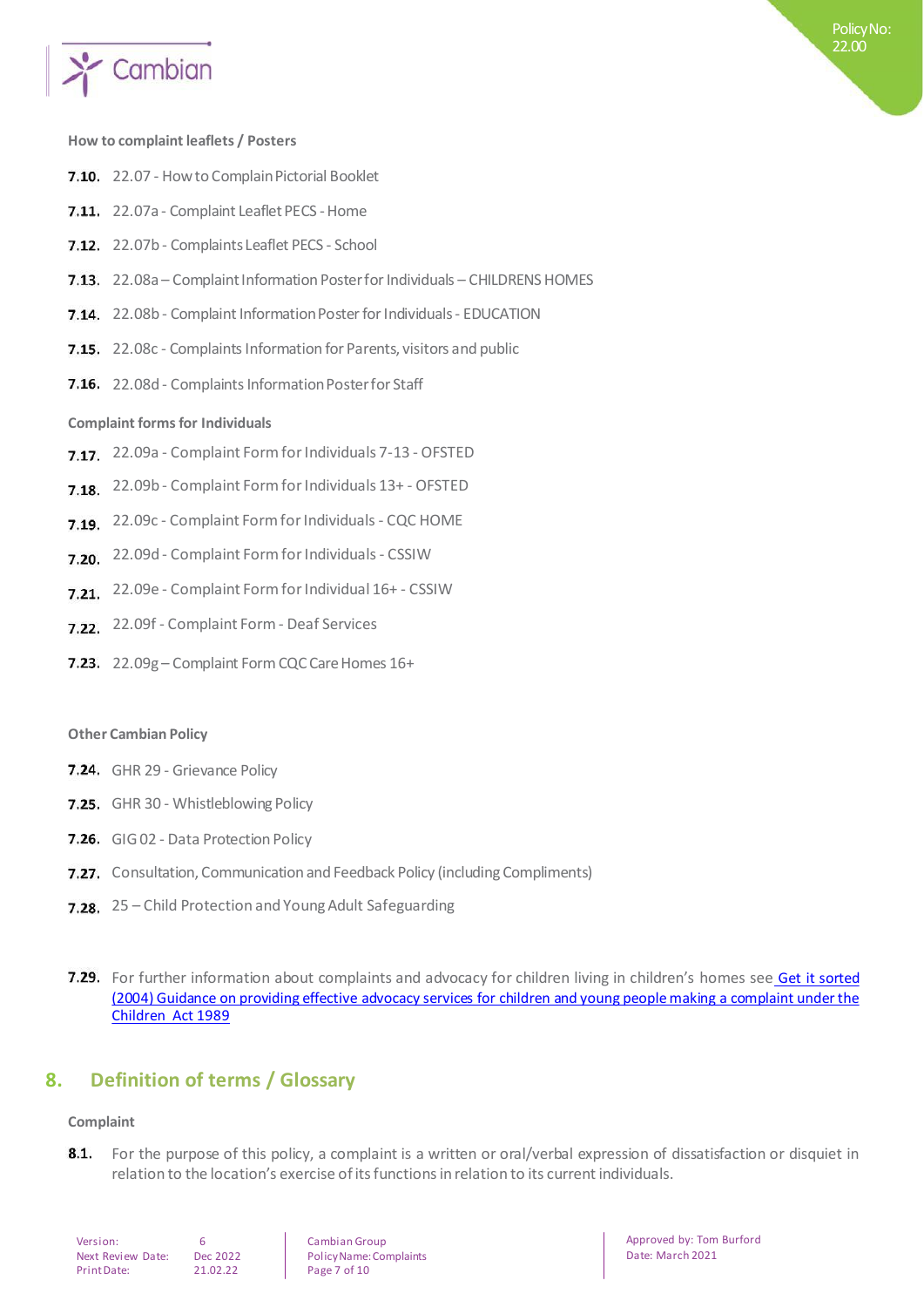

#### **Grievance**

 $8.2.$ In Cambian policy and working practice means the dissatisfaction or concern of staff regarding their employment. The Grievance Policy deals with the settling of grievances and causes for complaints by employees against other employees or arising out of their employment with the Group.

#### **Whistleblowing**

- 8.3. Whistleblowing is the disclosure of information which relates to suspected wrongdoing or dangers at work. This may include but is not limited to:
	- suspicions or concerns regarding any type of abuse or potential harm to individuals in our care which for some reason cannot be raised under the normal safeguarding procedures;
	- **•** criminal activity:
	- failure to comply with any legal or professional obligation or our regulatory requirements;
	- danger to health and safety;
	- bribery under our Anti-Bribery and Corruption Policy (GHR 31);
	- dishonesty, fraud or financial mismanagement;
	- breach of our internal policies and procedures including our Code of Conduct;
	- unauthorised disclosure of confidential information;
	- issues that are not being dealt with through clinical governance reviews or other legitimate avenues;
	- the deliberate concealment of any of the above matters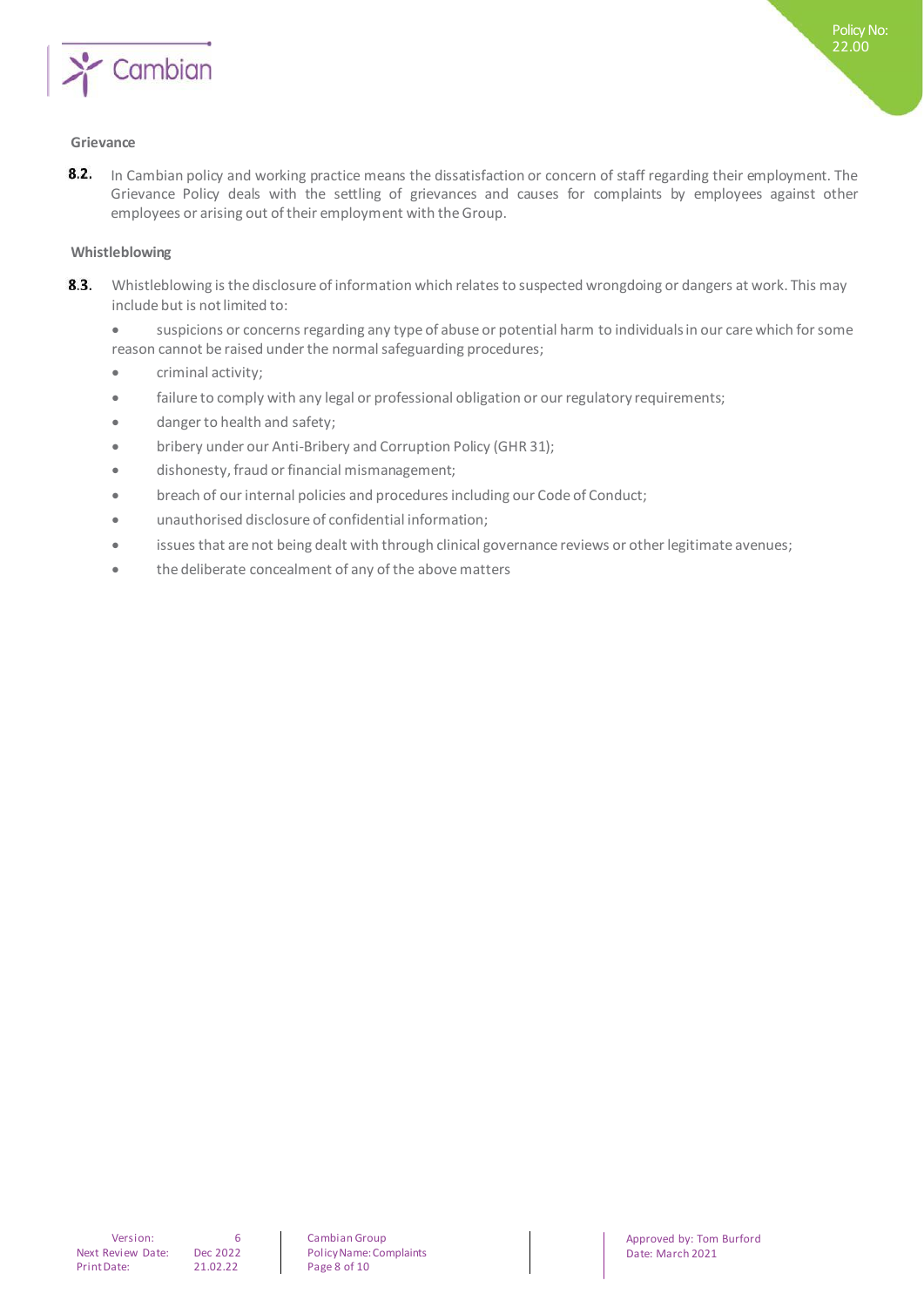

| <b>STAGE</b>   |              |               | <b>ACTION</b>                                                                                                                                                                                                                                                                                                                                                                                          | <b>TARGET TIMESCALE</b><br>(working days)                         |        |
|----------------|--------------|---------------|--------------------------------------------------------------------------------------------------------------------------------------------------------------------------------------------------------------------------------------------------------------------------------------------------------------------------------------------------------------------------------------------------------|-------------------------------------------------------------------|--------|
|                |              | Step 1        | All verbal or written Complaints received are recorded by the member of staff<br>on a Complaint Tracking Form (G14.03a for XX and G14.03b for Xx).                                                                                                                                                                                                                                                     | Immediate                                                         | D<br>A |
|                | <b>STAGE</b> | Step 2        | Where possible action should be taken by appropriate staff member to resolve<br>informally with complainant before passing the Complaint Tracking Form to the<br>Complaints Co-ordinator. If the complaint is about the Head of Service go straight<br>to step 8.                                                                                                                                      | Within 3 working days<br>of Step 1                                | Y<br>S |
|                | INFORMAL     | Step 3        | On receipt of a Complaint Tracking Form the Complaints Co-ordinator should send<br>Complaint Letter 1 to the Complainant (if resolved informally) or Complaint Letter 2<br>otherwise and procedure progresses to Step 4. The Complaint Log should be<br>updated and a sequential reference number allocated to the complaint. The<br>complaint should be registered in the next CambianKPI submission. | Within 1 working day<br>of<br>Step 2 completion                   | 10     |
|                |              | Step 4        | Complaint is then to be investigated in agreed timescale by Complaints<br>Co- ordinator or person nominated by him/her.                                                                                                                                                                                                                                                                                | Within 5 working<br>days<br>of                                    |        |
| INTERNAL STAGE |              | Step 5        | Findings of investigation to be recorded on the Complaint Tracking Form<br>and Complaint Log and recommendations to be reported to Complainant<br>and if applicable the person complained about by Complaints Co-ordinator<br>using Complaint Letter 3, a telephone call or secure electronic email<br>whichever the complainant requests.                                                             | Within 1 working day<br>of Step 4 completion                      |        |
|                |              | Step 6        | Findings accepted by Complainant?<br>YES - Record this on Complaint Tracking Form and Complaint Log and close<br>complaint.<br>NO-go to Step 7.                                                                                                                                                                                                                                                        | Within 5 working days<br>of Step 5 completion                     | 20     |
|                | FORMAL STAGE | Step 7        | Head of Service and Complaints Co-ordinator decide whether or not to repeat<br>Steps 4-6, with a different investigator.<br>YES Send Complaint Letter 4<br><b>NO</b><br>or                                                                                                                                                                                                                             | Within 1 working day<br>οf<br>Step 6 completion                   | 30     |
|                |              | Step 8        | Head of Service sends a copy of complaint and all records to the<br>Operations Director. Complaint Letter 5 sent to Complainant                                                                                                                                                                                                                                                                        | Within 1 working day<br>of Step 7 completion                      |        |
|                |              | Step 9        | Complaint investigated in agreed timescale by person nominated by<br>Operations Director. Complaint Letter 6 sent to Complainant.                                                                                                                                                                                                                                                                      | With 10 working days<br>of Step 8 completion                      |        |
|                |              | Step 10       | Findings of investigation recorded Complaint Tracking Form and Log and reported<br>to Complainant by Operations Director. Complaint Letter 7 sent to Complainant.                                                                                                                                                                                                                                      | Within 1 working day<br>of Step 9 completion                      | 40     |
|                |              | Step 11       | Findings accepted by Complainant<br>YES - Record this Complaint Tracking Form and Log and close complaint<br>NO - Step 12 Progress to Appeal Stage                                                                                                                                                                                                                                                     | Within 5 working days<br>of Step 10 completion                    |        |
|                |              | Step 12       | Operations Director commences the Appeals Procedure. Complaint Letter 8<br>sent to Complainant. Appeal Panel to comprise 3 persons, none of whom<br>have had any involvement in the complaint process to date and at least one<br>of which is an independent person.                                                                                                                                   | Within 3 working days<br>of Step 11 completion                    | 50     |
|                | <b>STAGE</b> | Step 13       | Appeal held in agreed timescale.                                                                                                                                                                                                                                                                                                                                                                       | Within 10 working<br>days of Step 12<br>completion                | 55     |
| EXTERNAL STAGE | APPEAL       | Step 14       | Outcome of Appeal notified to Complainant and where relevant to the person being<br>complained about).<br>(Complaint Letter 9 sent to Complainant)                                                                                                                                                                                                                                                     | Within 3 working days<br>of Step 13 completion                    |        |
|                |              | Step 15       | Complainant's view of outcome recorded - Manager to sign off<br>YES - Record this Complaint Tracking Form and Log and close complaint<br>$NO$ – proceed to step16.                                                                                                                                                                                                                                     | Within 5 working days<br>of Step 14 completion                    |        |
|                | EXTER        | Step 16       | If complaint is not resolved the Operations Director can provide options and<br>contact details for the complainant to refer to other external bodies: Funding<br>Authority (If applicable), Ofsted, CQC, NHS/Ombudsman, HIW, Local Government.                                                                                                                                                        | Advocate or<br>Manager/Head<br>to help obtain<br>this information |        |
|                |              | firctinctance | All documentation associated with the complaint and any ensuing investigation is to be sent to the Complaints Coordinator for<br>Confidential filing in the complaints file. These documents are to be made available for inspection on the premises by the HOS in the                                                                                                                                 |                                                                   |        |

Version: 6<br>Next Review Date: Dec 2022 Next Review Date: Dec 2022<br>Print Date: 21.02.22 Print Date:

 $\overline{\phantom{a}}$ 

Cambian Group Policy Name: Complaints Page 9 of 10